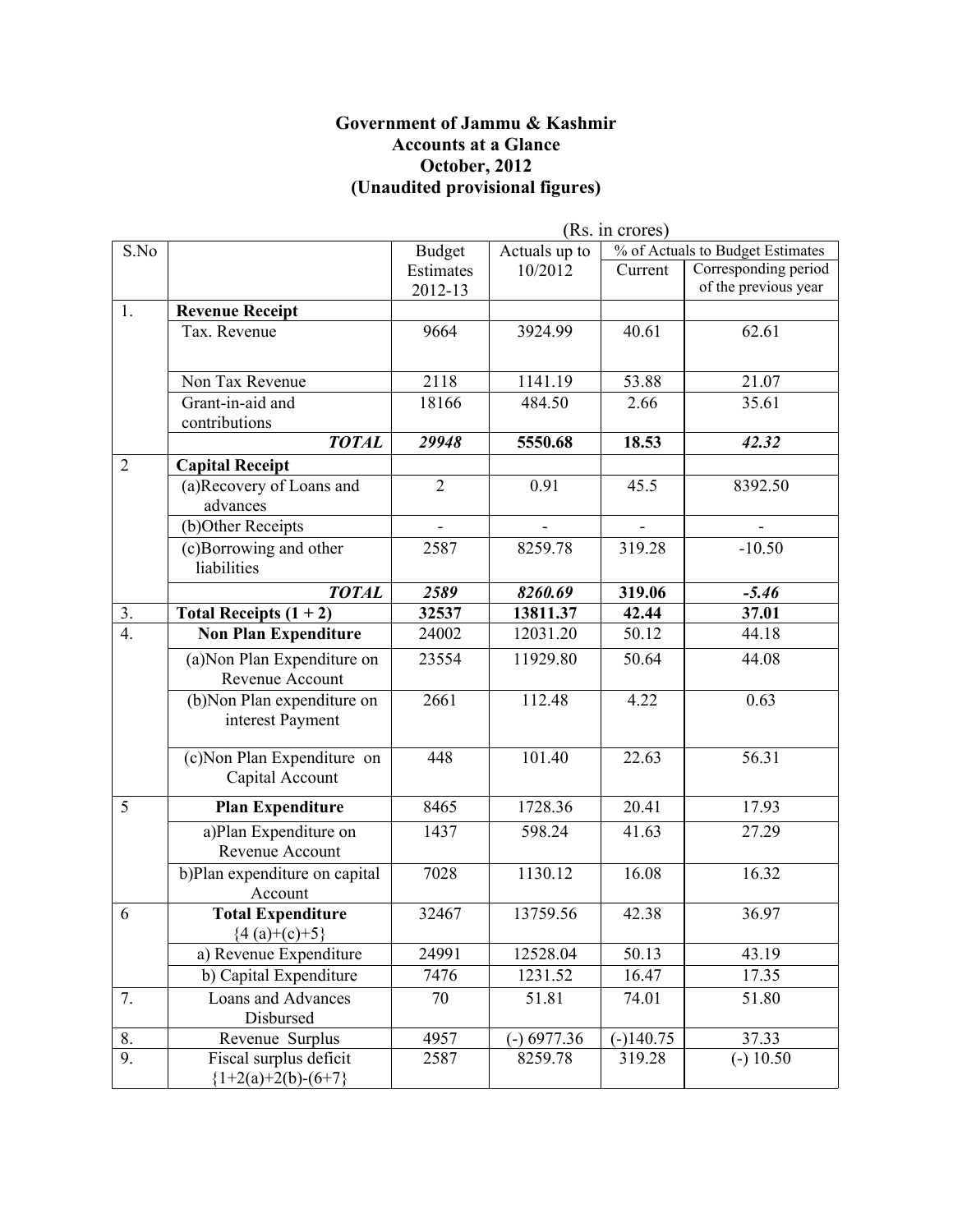### **(Format of the Progressive Figures)**

### **TAX REVENUE**

|                     |                |                    |                | (Rs. in Crores)    |  |
|---------------------|----------------|--------------------|----------------|--------------------|--|
| <b>Months</b>       | 2012-13        |                    |                | 2011-12            |  |
|                     | <b>Monthly</b> | <b>Progressive</b> | <b>Monthly</b> | <b>Progressive</b> |  |
| <b>April, 2012</b>  | 999.67         | 999.67             | 559.30         | 559.30             |  |
| <b>May, 2012</b>    | 355.81         | 1355.48            | 314.80         | 874.10             |  |
| <b>June</b> , 2012  | 238.95         | 1594.43            | 202.63         | 1076.73            |  |
| <b>July, 2012</b>   | 805.67         | 2400.10            | 601.11         | 1677.84            |  |
| <b>August, 2012</b> | 402.33         | 2802.43            | 312.07         | 1989.91            |  |
| September, 2012     | 267.86         | 3070.29            | 753.94         | 2743.85            |  |
| October, 2012       | 854.70         | 3924.99            | 1959.38        | 4703.23            |  |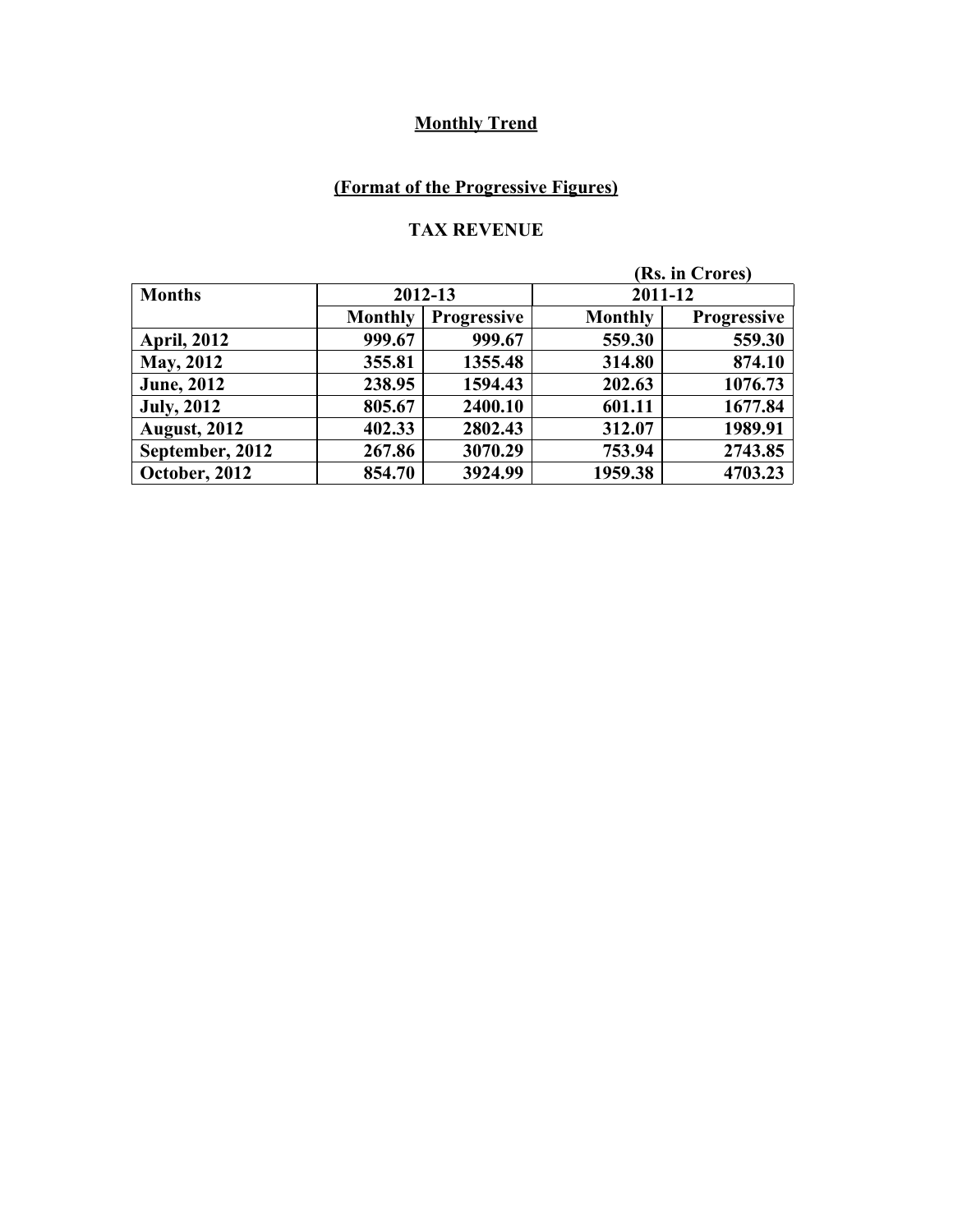### **(Format of the Progressive Figures)**

### **NON-TAX REVENUE**

| (Rs. in Crores)     |                |                    |                |                    |
|---------------------|----------------|--------------------|----------------|--------------------|
| <b>Months</b>       |                | 2012-13            |                | 2011-12            |
|                     | <b>Monthly</b> | <b>Progressive</b> | <b>Monthly</b> | <b>Progressive</b> |
| <b>April, 2012</b>  | 50.08          | 50.08              | 15.12          | 15.12              |
| <b>May, 2012</b>    | 217.30         | 267.38             | 24.15          | 39.27              |
| <b>June</b> , 2012  | 70.41          | 337.79             | 39.51          | 78.78              |
| <b>July, 2012</b>   | 112.68         | 450.47             | 67.05          | 145.83             |
| <b>August, 2012</b> | 113.45         | 563.92             | 38.81          | 184.64             |
| September, 2012     | 445.04         | 1008.96            | 38.76          | 223.40             |
| October, 2012       | 132.23         | 1141.19            | 118.08         | 341.48             |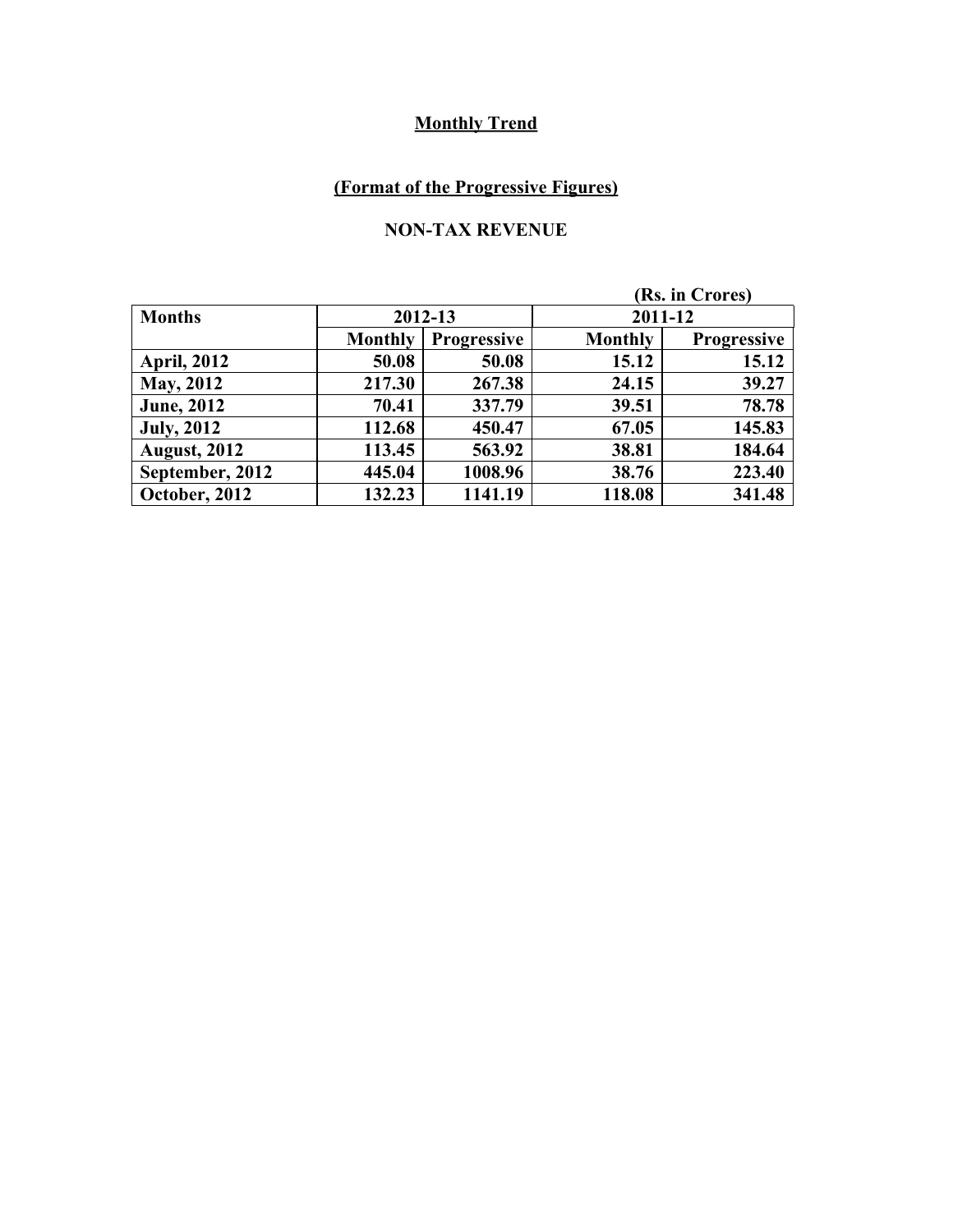#### **(Format of the Progressive Figures)**

#### **REVENUE RECEIPTS OF GRANT-IN-AID AND CONTRIBUTION**

|                     |                |                    |                | (Rs. in Crores)    |
|---------------------|----------------|--------------------|----------------|--------------------|
| <b>Months</b>       |                | 2012-13            |                | 2011-12            |
|                     | <b>Monthly</b> | <b>Progressive</b> | <b>Monthly</b> | <b>Progressive</b> |
| <b>April, 2012</b>  | 483.00         | 483.00             | 1.52           | 1.52               |
| <b>May, 2012</b>    |                | 483.00             | 1.10           | 2.62               |
| <b>June</b> , 2012  | 1.50           | 484.50             | 6.85           | 9.47               |
| <b>July, 2012</b>   |                | 484.50             | 0.15           | 9.62               |
| <b>August, 2012</b> | -              | 484.50             | -              | 9.92               |
| September, 2012     | -              | 484.50             | 880.5          | 890.42             |
| October, 2012       | -              | 484.50             | 5366.56        | 6256.98            |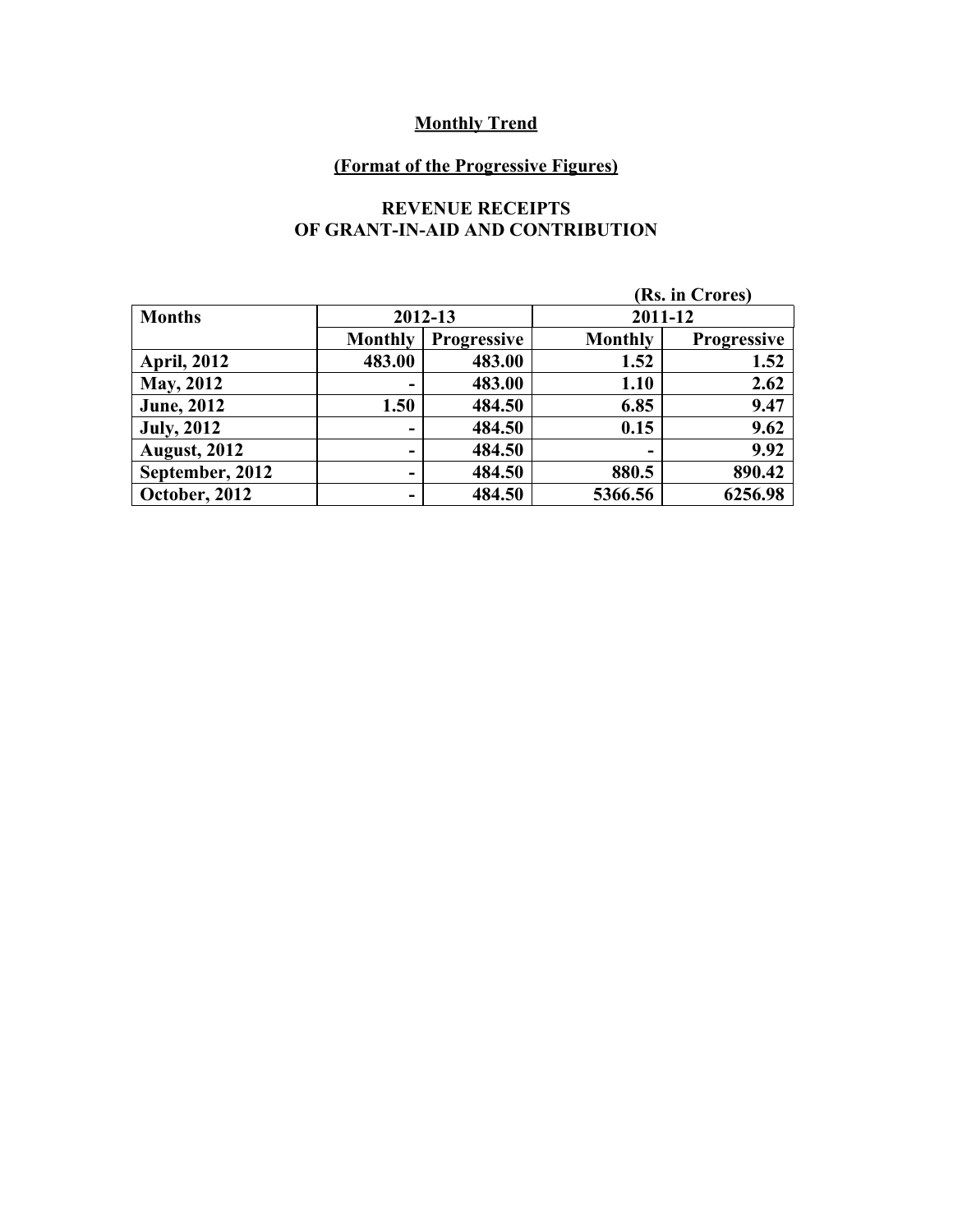### **(Format of the Progressive Figures)**

### **RECOVERY OF LOANS & ADVANCES**

|                     |                |                    |                | $1000$ $111$ $0100$ |
|---------------------|----------------|--------------------|----------------|---------------------|
| <b>Months</b>       |                | 2012-13            |                | 2011-12             |
|                     | <b>Monthly</b> | <b>Progressive</b> | <b>Monthly</b> | <b>Progressive</b>  |
| <b>April, 2012</b>  | 0.14           | 0.14               | 0.13           | 0.13                |
| <b>May, 2012</b>    | 0.10           | 0.24               | 0.09           | 0.22                |
| <b>June, 2012</b>   | 0.17           | 0.41               | 0.11           | 0.33                |
| <b>July, 2012</b>   | 0.11           | 0.52               | 0.13           | 0.46                |
| <b>August, 2012</b> | 0.09           | 0.61               | 0.17           | 0.63                |
| September, 2012     | 0.09           | 0.70               | $(-) 0.07$     | 0.56                |
| October, 2012       | 0.21           | 0.91               | 0.13           | 167.85              |

**(Rs. in Crores)**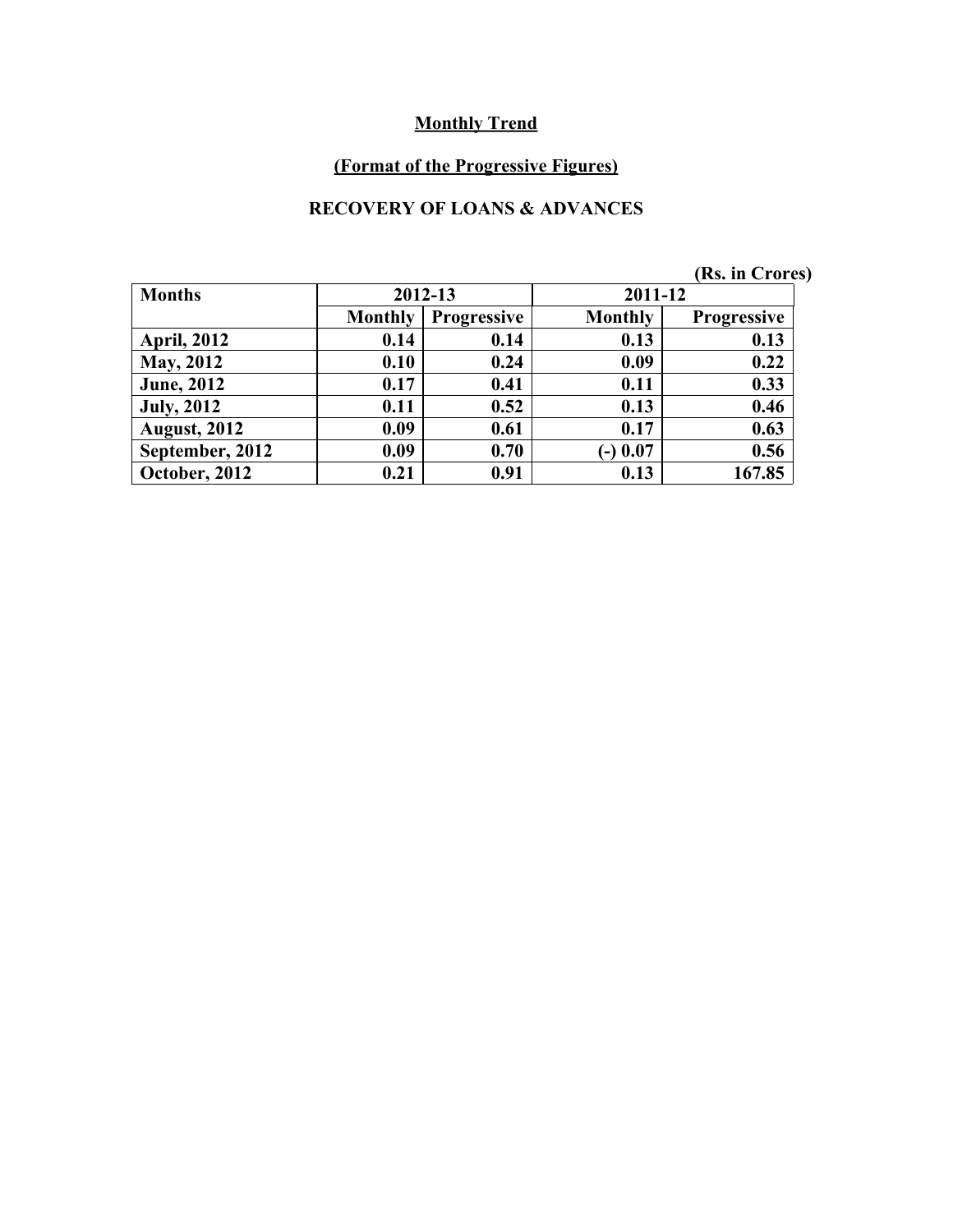### **(Format of the Progressive Figures)**

### **BORROWING & OTHER LIABILITIES**

|                     |                |                    |                | (Rs. in Crores)    |  |
|---------------------|----------------|--------------------|----------------|--------------------|--|
| <b>Months</b>       |                | 2012-13            |                | 2011-12            |  |
|                     | <b>Monthly</b> | <b>Progressive</b> | <b>Monthly</b> | <b>Progressive</b> |  |
| <b>April, 2012</b>  | 386.17         | 386.17             | 587.43         | 587.43             |  |
| <b>May, 2012</b>    | 919.92         | 1306.09            | 884.33         | 1471.76            |  |
| <b>June, 2012</b>   | 1118.72        | 2424.81            | 1353.51        | 2825.27            |  |
| <b>July, 2012</b>   | 1250.74        | 3675.55            | 1069.94        | 3895.21            |  |
| <b>August, 2012</b> | 1596.02        | 5346.65            | 2187.46        | 6082.67            |  |
| September, 2012     | 1045.82        | 6392.47            | $-)842.25$     | 5240.42            |  |
| October, 2012       | 1867.31        | 8259.78            | $(-)$ 5590.81  | $(-)$ 350.39       |  |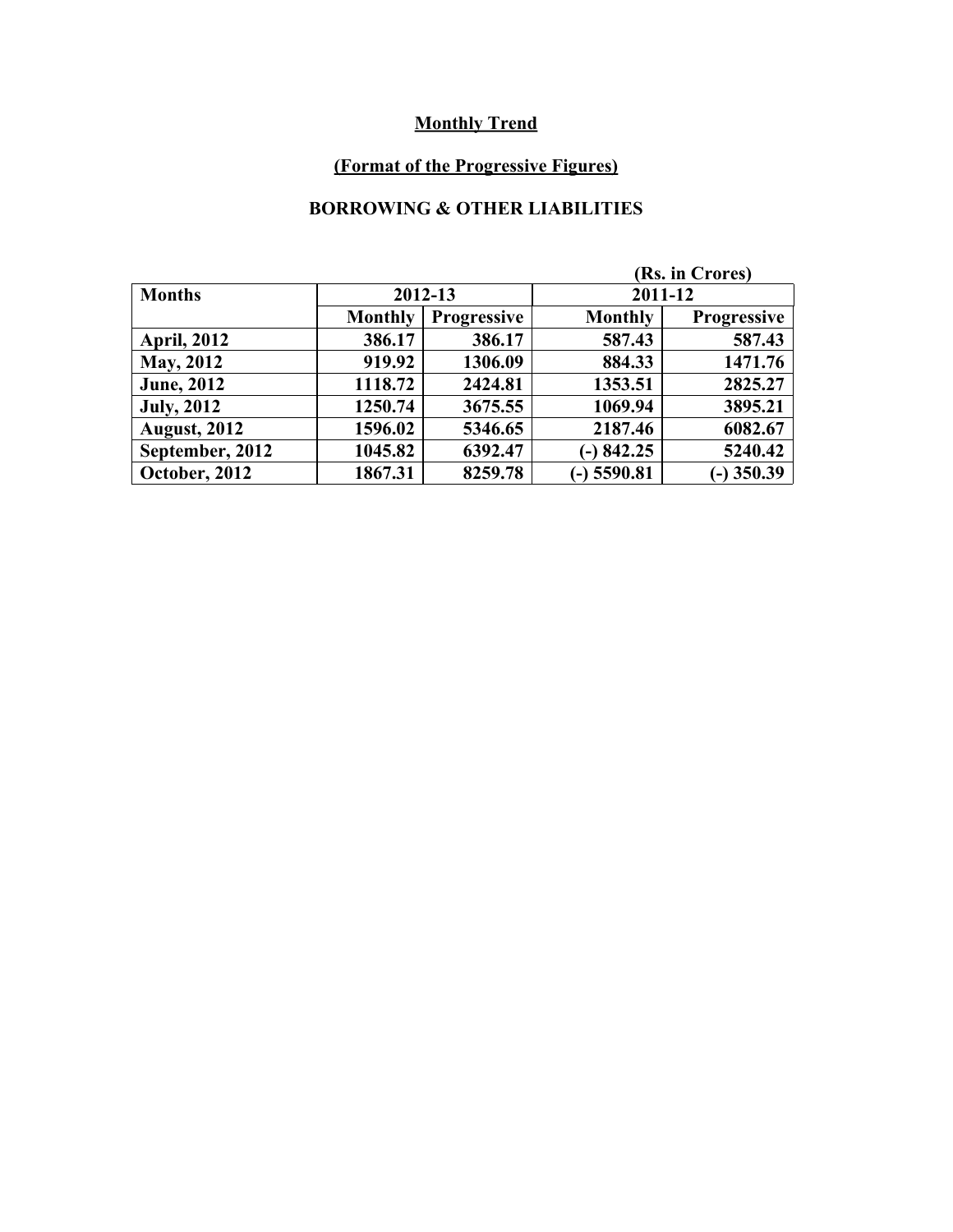### **(Format of the Progressive Figures)**

### **NON PLAN EXPENDITURE ON REVENUE ACCOUNT**

|                     |                |                    |                | (Rs. in Crores)    |  |
|---------------------|----------------|--------------------|----------------|--------------------|--|
| <b>Months</b>       |                | 2012-13            |                | 2011-12            |  |
|                     | <b>Monthly</b> | <b>Progressive</b> | <b>Monthly</b> | <b>Progressive</b> |  |
| <b>April, 2012</b>  | 1852.09        | 1852.09            | 1140.09        | 1140.09            |  |
| <b>May, 2012</b>    | 1384.37        | 3236.46            | 1142.33        | 2282.42            |  |
| <b>June</b> , 2012  | 1326.29        | 4562.75            | 1387.30        | 3669.72            |  |
| <b>July, 2012</b>   | 1875.79        | 6438.54            | 1524.22        | 5193.94            |  |
| <b>August, 2012</b> | 1753.39        | 8191.94            | 2121.69        | 7315.63            |  |
| September, 2012     | 1385.15        | 9575.09            | 659.44         | 7975.07            |  |
| October, 2012       | 2354.71        | 1129.80            | 1524.43        | 9499.50            |  |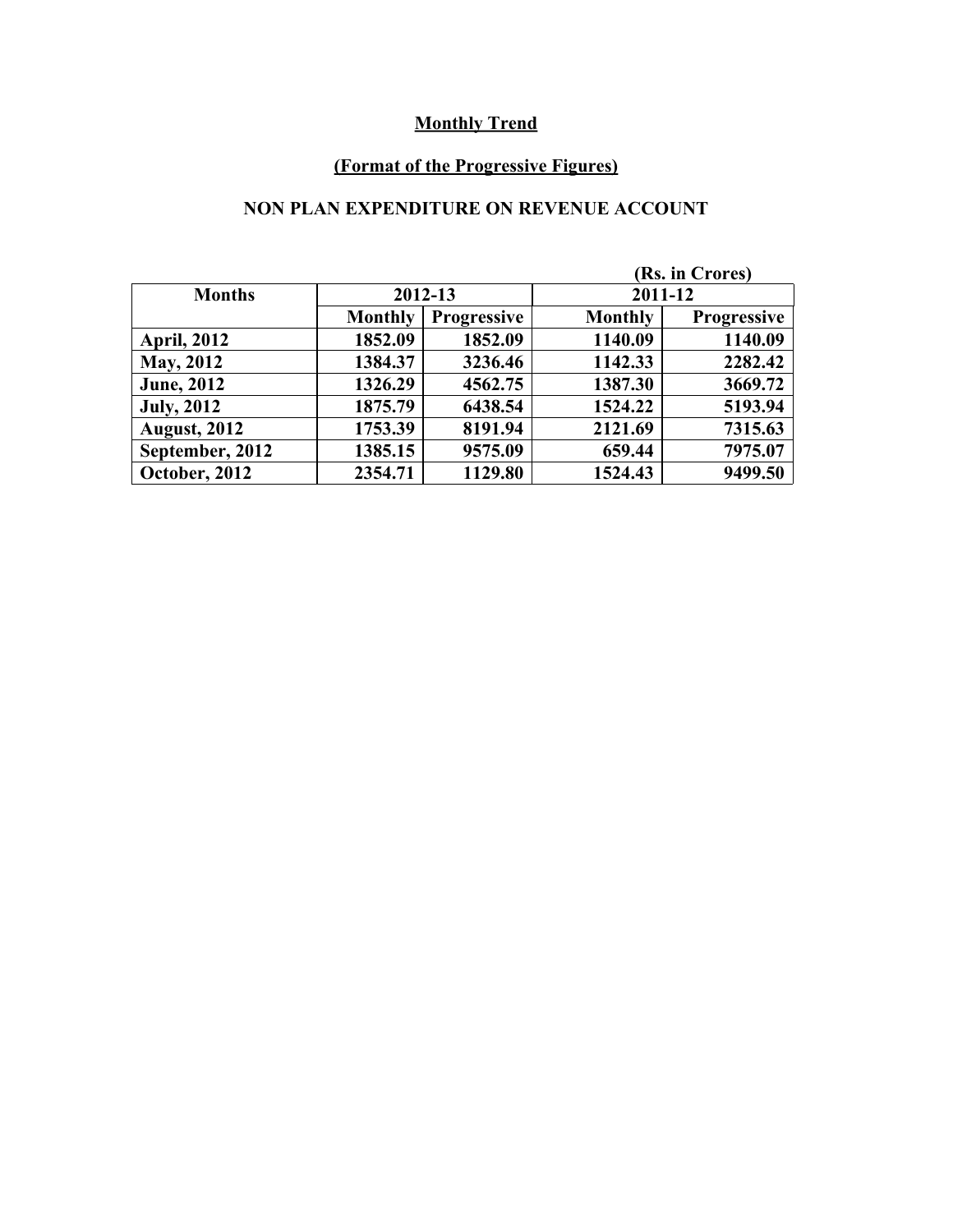### **(Format of the Progressive Figures)**

### **NON PLAN EXPENDITURE ON INTEREST PAYMENT**

|                      |                |                    |                | (Rs. in Crores)    |  |
|----------------------|----------------|--------------------|----------------|--------------------|--|
| <b>Months</b>        |                | 2012-13            |                | 2011-12            |  |
|                      | <b>Monthly</b> | <b>Progressive</b> | <b>Monthly</b> | <b>Progressive</b> |  |
| <b>April, 2012</b>   | 96.62          | 96.62              | ٠              |                    |  |
| <b>May, 2012</b>     | -              | 96.62              | -              |                    |  |
| <b>June</b> , 2012   | 1.23           | 97.85              | 1.40           | 1.40               |  |
| <b>July, 2012</b>    | 10.56          | 108.41             | 0.42           | 1.82               |  |
| <b>August, 2012</b>  |                | 108.41             | 5.62           | 7.44               |  |
| September, 2012      | 4.07           | 112.48             | 4.69           | 12.13              |  |
| <b>October, 2012</b> | -              | 112.48             | 2.78           | 14.91              |  |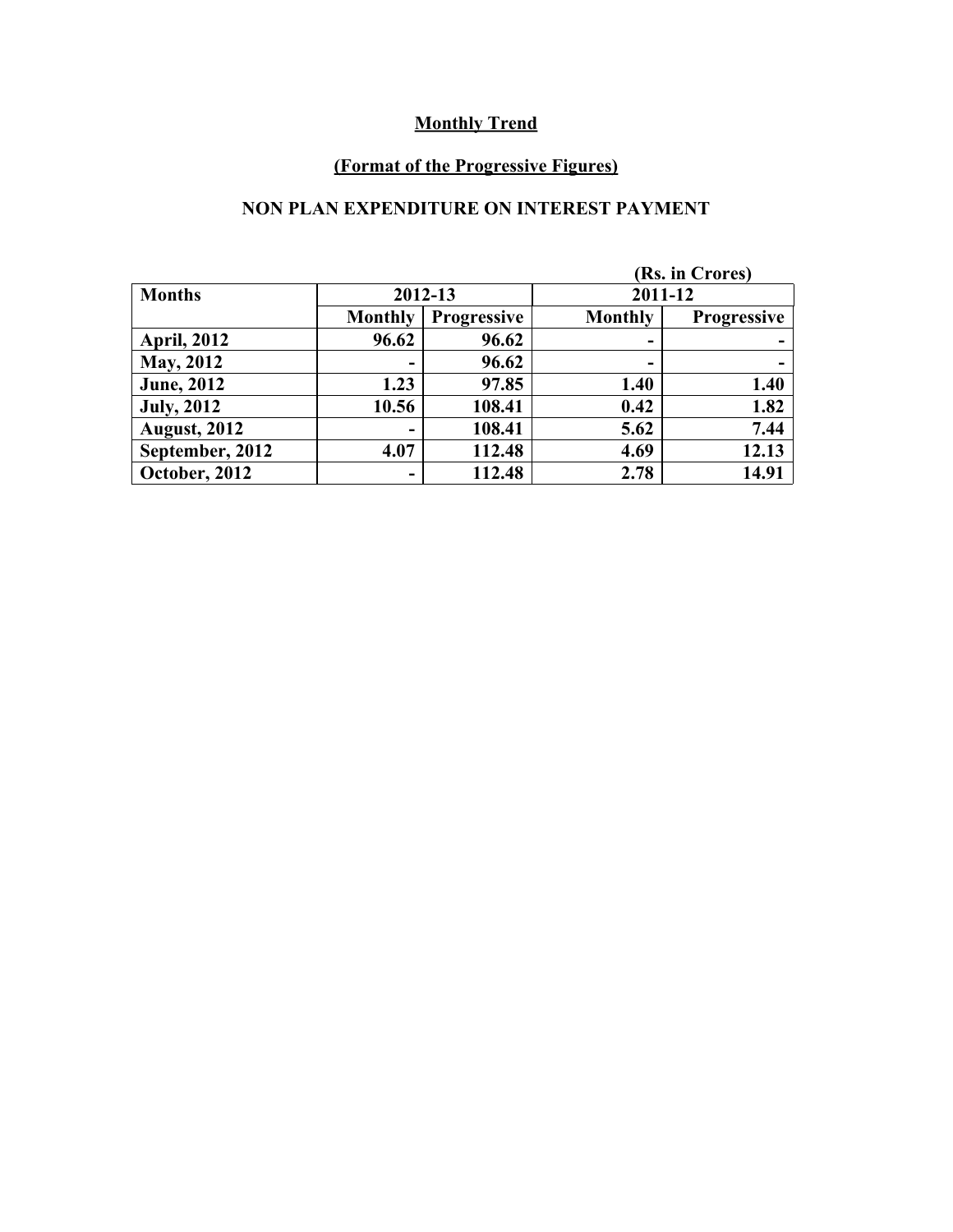# **(Format of the Progressive Figures)**

### **NON PLAN EXPENDITURE ON CAPITAL ACCOUNT**

|                     |                |                    |                | (Rs. in Crores)    |  |
|---------------------|----------------|--------------------|----------------|--------------------|--|
| <b>Months</b>       | 2012-13        |                    |                | 2011-12            |  |
|                     | <b>Monthly</b> | <b>Progressive</b> | <b>Monthly</b> | <b>Progressive</b> |  |
| <b>April, 2012</b>  | $(-)18.59$     | $(-)18.59$         | $(-)$ 19.62    | $-$ ) 19.62        |  |
| <b>May, 2012</b>    | $(-)1.93$      | $(-)20.52$         | 38.54          | 18.92              |  |
| <b>June</b> , 2012  | $(-)7.03$      | $(-)27.55$         | 70.37          | 89.29              |  |
| <b>July, 2012</b>   | 23.00          | $(-)4.55$          | 4.22           | 93.51              |  |
| <b>August, 2012</b> | 35.00          | 31.41              | 12.12          | 105.63             |  |
| September, 2012     | 47.39          | 82.39              | 3.33           | 108.96             |  |
| October, 2012       | 19.01          | 101.40             | $(-)$ 4.77     | 104.19             |  |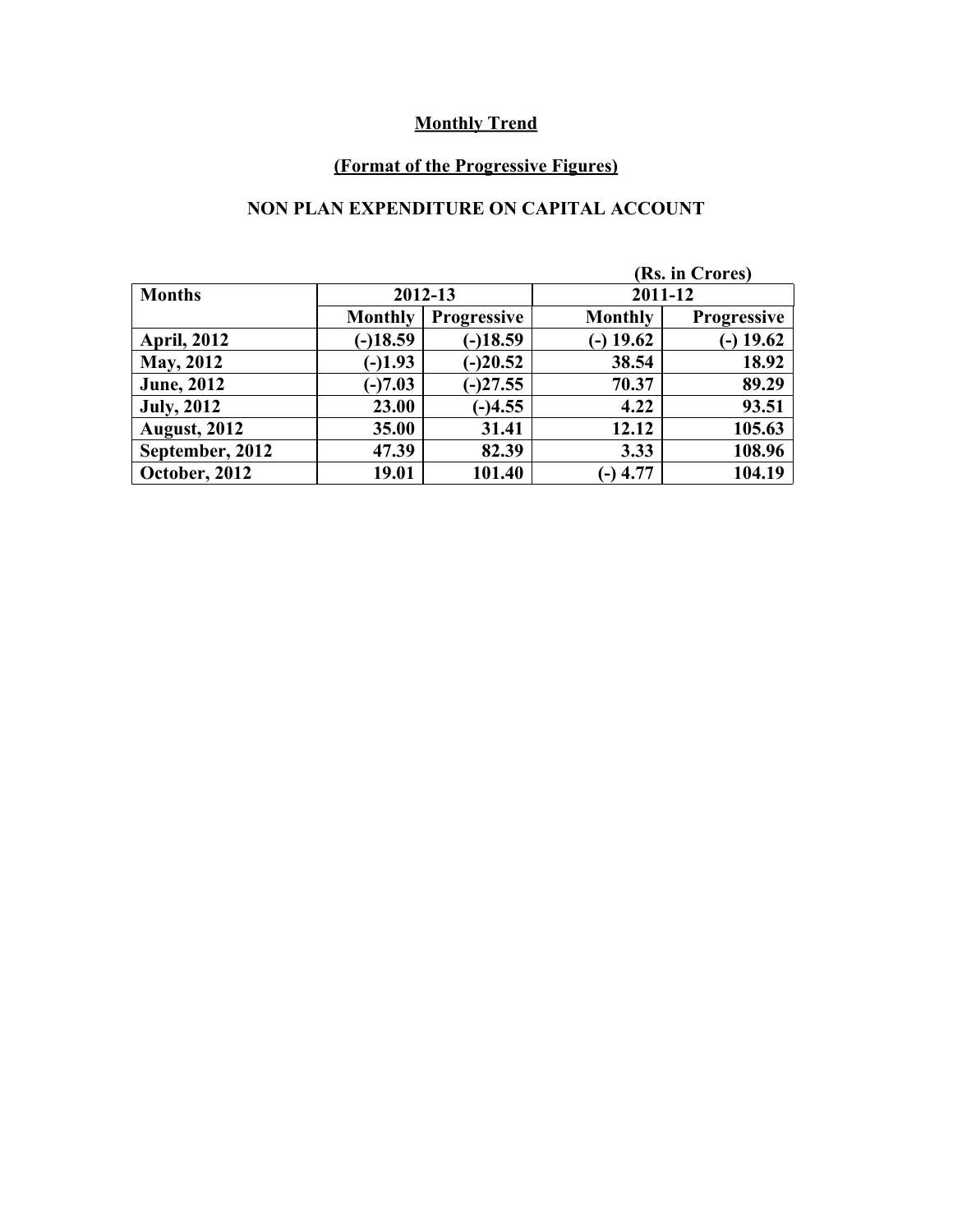### **(Format of the Progressive Figures)**

### **PLAN EXPENDITURE ON REVENUE ACCOUNT**

|                     |                |                    |                | (Rs. in Crores)    |  |
|---------------------|----------------|--------------------|----------------|--------------------|--|
| <b>Months</b>       |                | 2012-13            |                | 2011-12            |  |
|                     | <b>Monthly</b> | <b>Progressive</b> | <b>Monthly</b> | <b>Progressive</b> |  |
| <b>April, 2012</b>  | 76.26          | 76.26              | 24.63          | 24.63              |  |
| <b>May, 2012</b>    | 58.56          | 134.82             | 20.70          | 45.33              |  |
| <b>June</b> , 2012  | 46.46          | 181.28             | 44.19          | 89.52              |  |
| <b>July, 2012</b>   | 90.25          | 271.53             | 45.40          | 134.92             |  |
| <b>August, 2012</b> | 96.68          | 368.21             | 81.38          | 216.30             |  |
| September, 2012     | 75.85          | 444.06             | 49.47          | 265.77             |  |
| October, 2012       | 154.18         | 598.24             | 62.35          | 328.12             |  |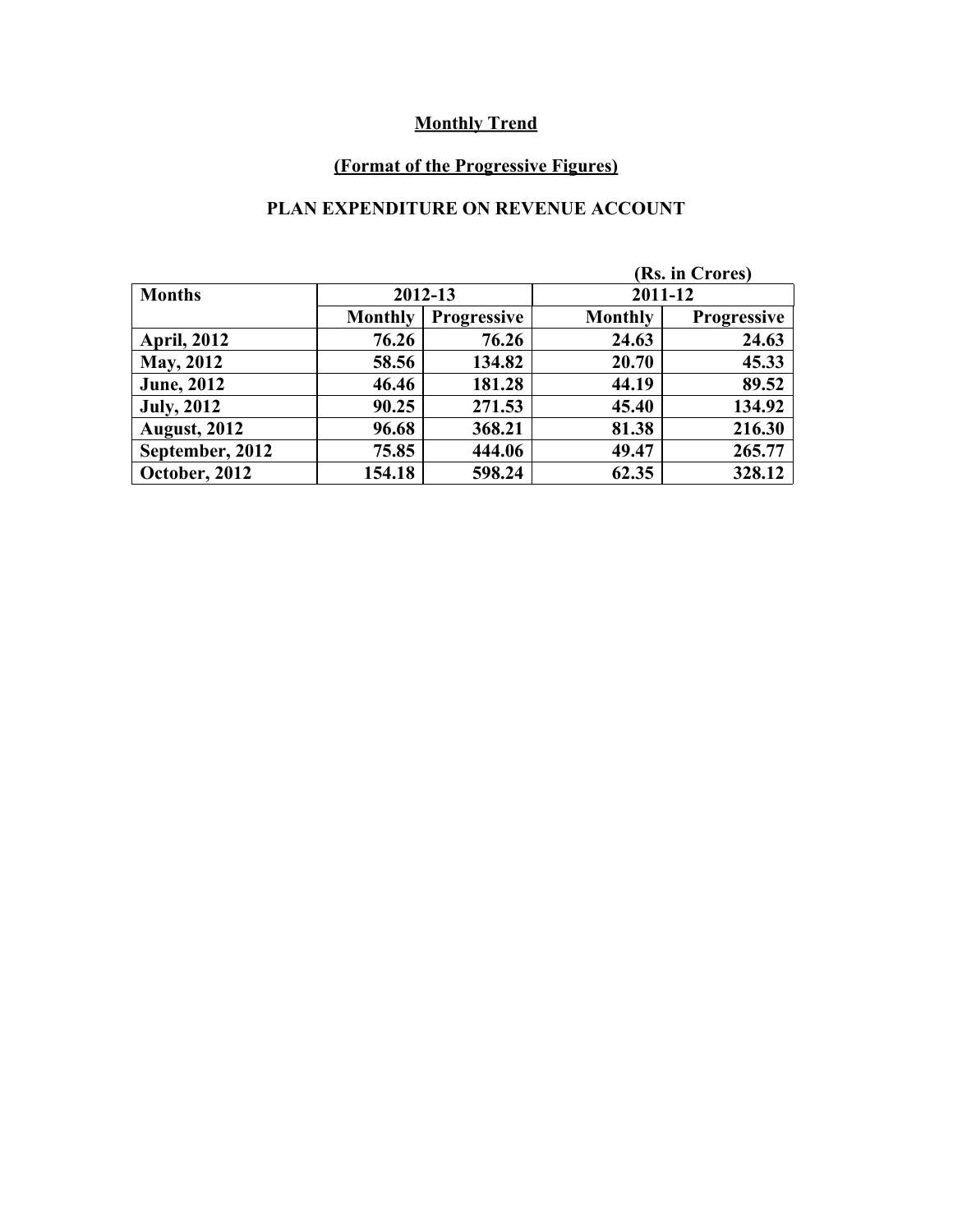### **(Format of the Progressive Figures)**

### **PLAN EXPENDITURE ON CAPITAL ACCOUNT**

|                     |                |                    |                | (Rs. in Crores)    |  |
|---------------------|----------------|--------------------|----------------|--------------------|--|
| <b>Months</b>       | 2012-13        |                    |                | 2011-12            |  |
|                     | <b>Monthly</b> | <b>Progressive</b> | <b>Monthly</b> | <b>Progressive</b> |  |
| <b>April, 2012</b>  | 9.30           | 9.30               | 18.40          | 18.40              |  |
| <b>May, 2012</b>    | 42.89          | 52.19              | 22.85          | 41.25              |  |
| <b>June</b> , 2012  | 63.19          | 115.38             | 91.49          | 132.74             |  |
| <b>July, 2012</b>   | 172.48         | 287.86             | 158.99         | 291.73             |  |
| <b>August, 2012</b> | 214.76         | 502.62             | 319.93         | 611.66             |  |
| September, 2012     | 321.76         | 824.38             | 273.13         | 884.79             |  |
| October, 2012       | 305.74         | 1130.12            | 261.51         | 1146.30            |  |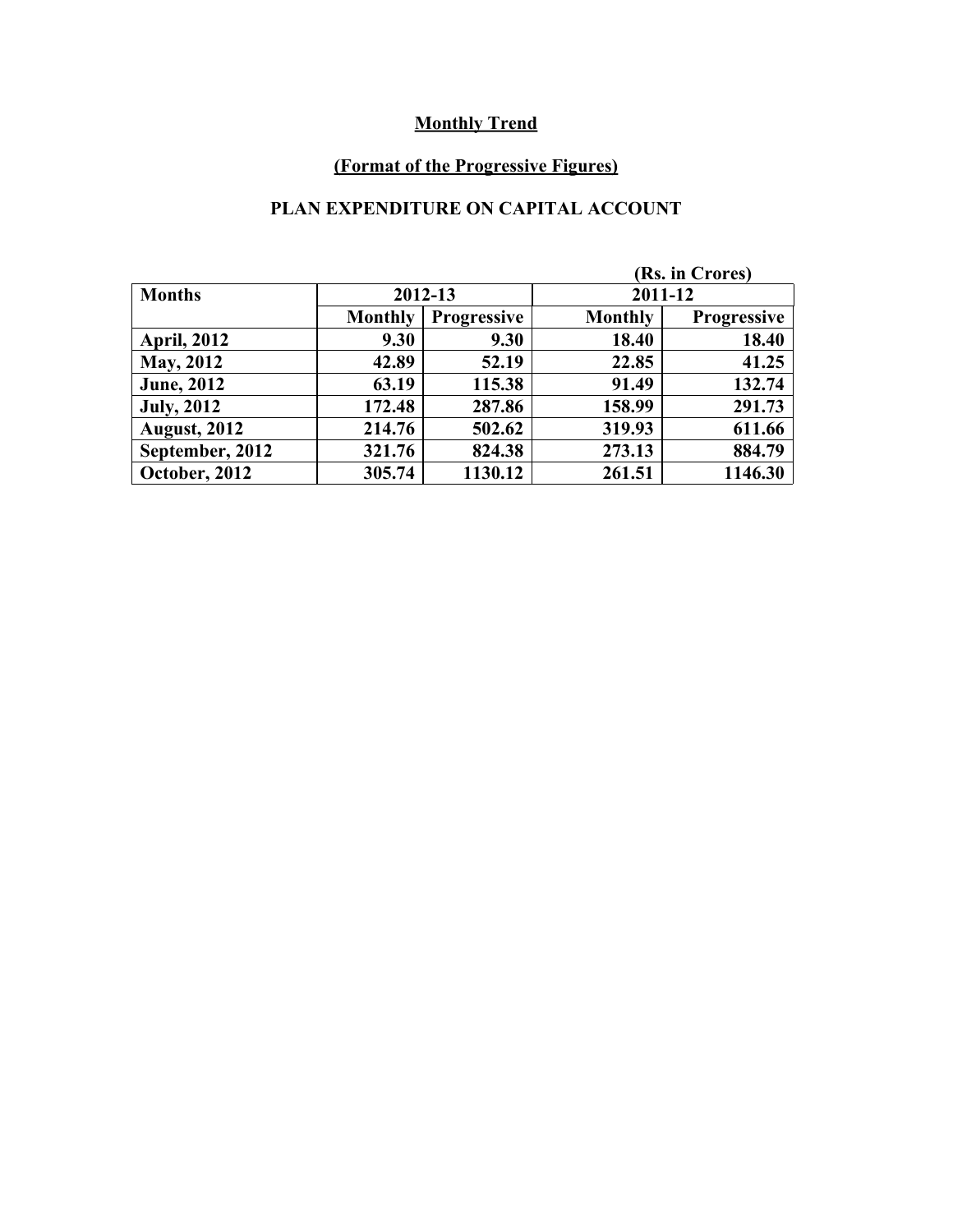### **(Format of the Progressive Figures)**

### **TOTAL EXPENDITURE ON REVENUE ACCOUNT**

|                      |                |                    |                | (Rs. in Crores)    |
|----------------------|----------------|--------------------|----------------|--------------------|
| <b>Months</b>        |                | 2012-13            | 2011-12        |                    |
|                      | <b>Monthly</b> | <b>Progressive</b> | <b>Monthly</b> | <b>Progressive</b> |
| <b>April, 2012</b>   | 1928.35        | 1928.35            | 1164.72        | 1164.72            |
| <b>May, 2012</b>     | 1442.93        | 3371.28            | 1163.03        | 2327.75            |
| <b>June</b> , 2012   | 1372.75        | 4744.03            | 1431.49        | 3759.24            |
| <b>July, 2012</b>    | 1966.04        | 6710.07            | 1569.62        | 5328.86            |
| <b>August, 2012</b>  | 1850.07        | 8560.15            | 2203.07        | 7531.93            |
| September, 2012      | 1459.00        | 10019.15           | 708.91         | 8240.84            |
| <b>October, 2012</b> | 2508.89        | 12528.04           | 1586.78        | 9827.62            |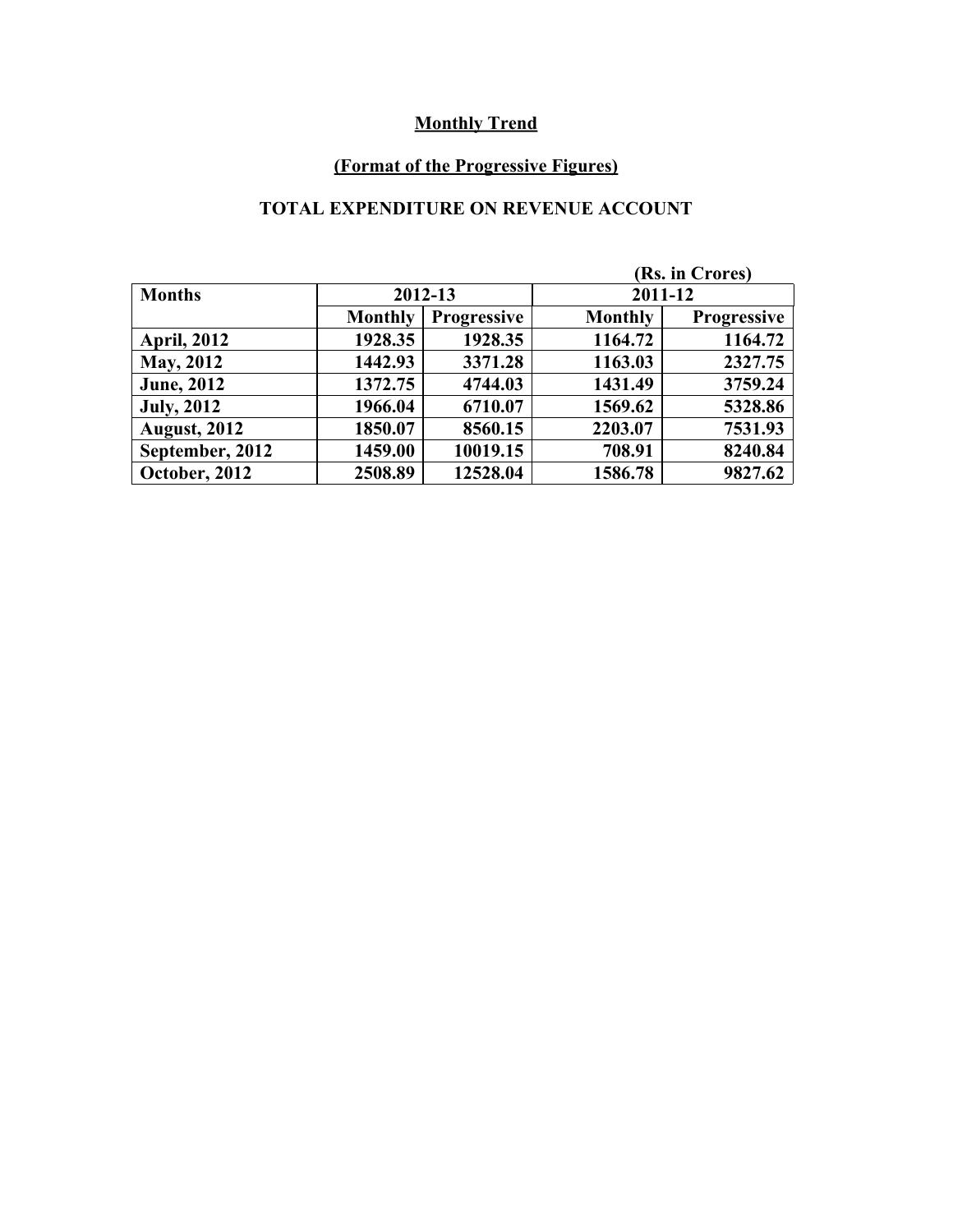### **(Format of the Progressive Figures)**

### **TOTAL EXPENDITURE ON CAPITAL ACCOUNT**

|                     |                |                    | (Rs. in Crores) |                    |  |
|---------------------|----------------|--------------------|-----------------|--------------------|--|
| <b>Months</b>       | 2012-13        |                    | 2011-12         |                    |  |
|                     | <b>Monthly</b> | <b>Progressive</b> | <b>Monthly</b>  | <b>Progressive</b> |  |
| <b>April, 2012</b>  | $(-)9.29$      | $(-)9.29$          | $(-) 1.22$      | $(-) 1.22$         |  |
| <b>May, 2012</b>    | 40.96          | 31.67              | 61.39           | 60.17              |  |
| <b>June</b> , 2012  | 56.16          | 87.83              | 161.86          | 222.03             |  |
| <b>July, 2012</b>   | 195.48         | 283.31             | 163.21          | 385.21             |  |
| <b>August, 2012</b> | 250.74         | 534.04             | 332.08          | 717.29             |  |
| September, 2012     | 372.73         | 906.77             | 276.46          | 993.75             |  |
| October, 2012       | 324.75         | 1231.52            | 256.74          | 1250.49            |  |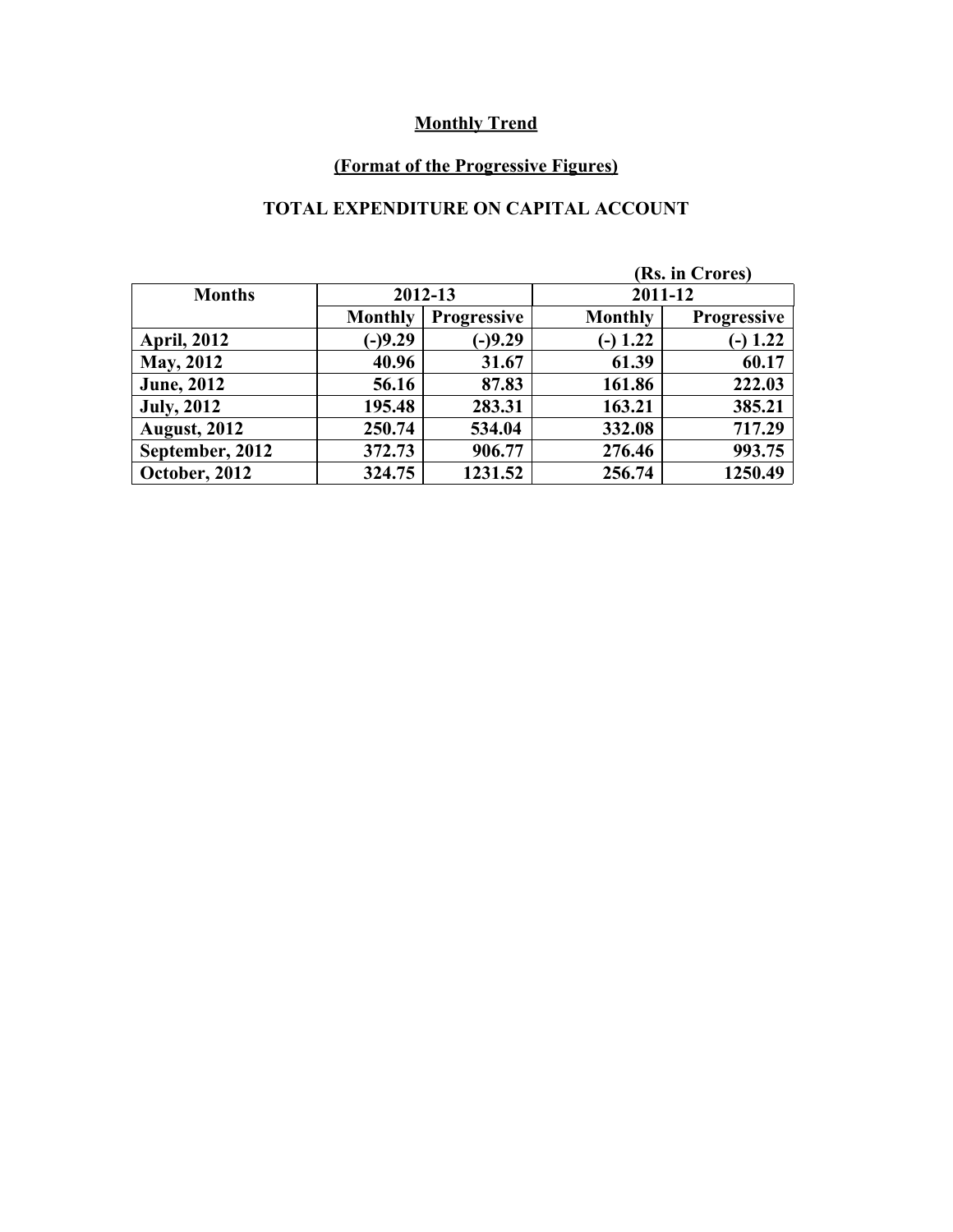### **(Format of the Progressive Figures)**

### **LOANS & ADVANCES DISBURSED**

|                     |                |                    |                | (Rs. in Crores)    |  |  |
|---------------------|----------------|--------------------|----------------|--------------------|--|--|
| <b>Months</b>       | 2012-13        |                    | 2011-12        |                    |  |  |
|                     | <b>Monthly</b> | <b>Progressive</b> | <b>Monthly</b> | <b>Progressive</b> |  |  |
| <b>April, 2012</b>  |                | ۰                  | -              |                    |  |  |
| <b>May, 2012</b>    | 9.24           | 9.24               | 0.05           | 0.05               |  |  |
| <b>June</b> , 2012  | 0.83           | 10.07              | 9.25           | 9.30               |  |  |
| <b>July, 2012</b>   | 7.69           | 17.76              | 5.56           | 14.86              |  |  |
| <b>August, 2012</b> | 11.09          | 28.86              | 3.38           | 18.24              |  |  |
| September, 2012     | 2.14           | 31.00              | 12.98          | 31.22              |  |  |
| October, 2012       | 20.81          | 51.81              | 9.82           | 41.04              |  |  |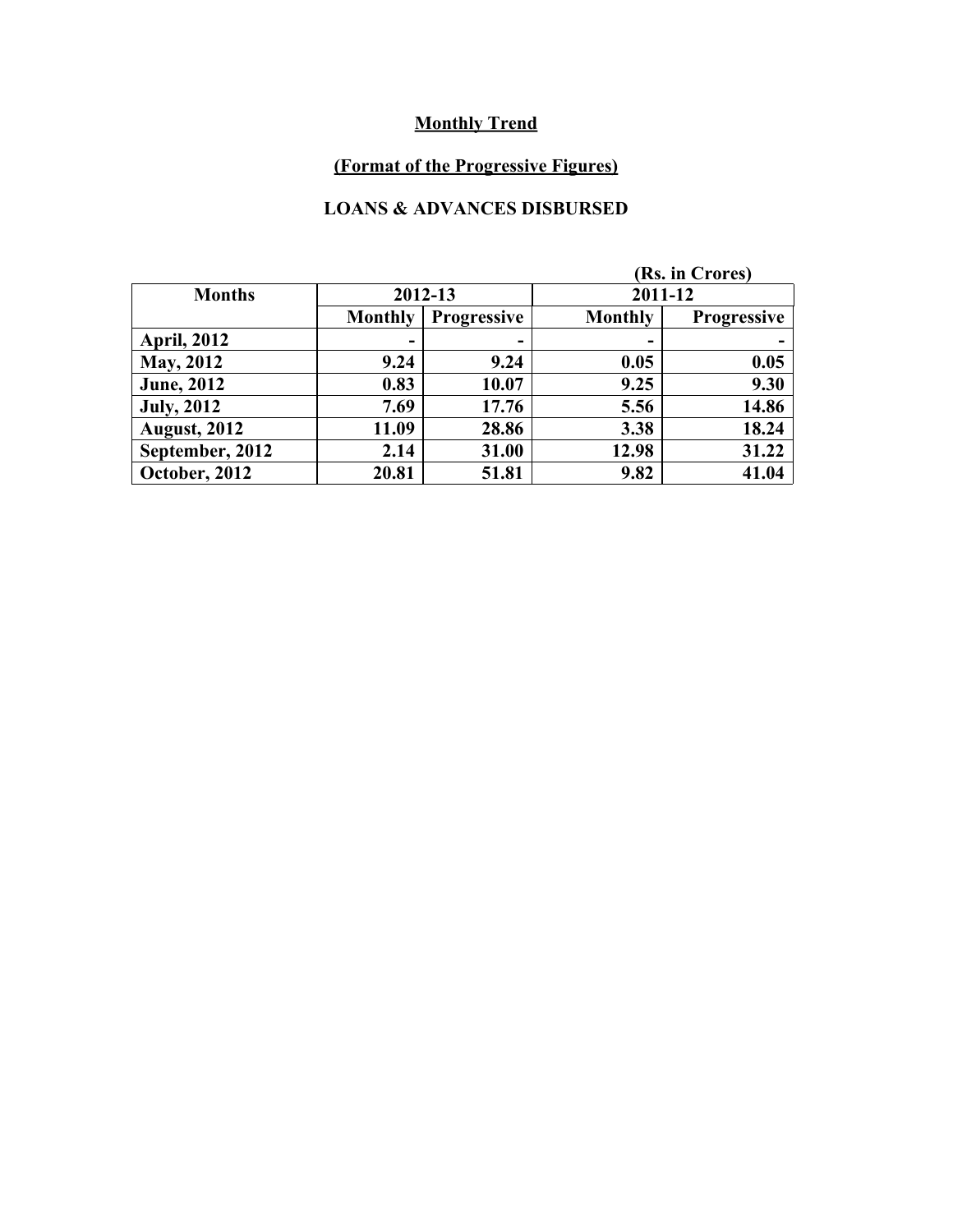### **(Format of the Progressive Figures)**

### **REVENUE SURPLUS**

|                     |                              |                    | (Rs. in Crores) |                    |  |  |
|---------------------|------------------------------|--------------------|-----------------|--------------------|--|--|
| <b>Months</b>       |                              | 2012-13            |                 | 2011-12            |  |  |
|                     | <b>Monthly</b>               | <b>Progressive</b> | <b>Monthly</b>  | <b>Progressive</b> |  |  |
| <b>April, 2012</b>  | $(-)395.60$                  | $(-)395.60$        | $(-)$ 588.78    | $(-)$ 588.78       |  |  |
| <b>May, 2012</b>    | $(-)869.82$                  | $(-)1265.42$       | $(-)822.98$     | $(-)1411.76$       |  |  |
| <b>June, 2012</b>   | $(-)1061.89$                 | $(-)2327.31$       | $(-)1182.50$    | $(-)2594.26$       |  |  |
| <b>July, 2012</b>   | $(-)1047.69$                 | $(-)3375.00$       | $(-)901.31$     | $(-)3495.57$       |  |  |
| <b>August, 2012</b> | $(-)1334.28$                 | $(-)4709.28$       | $(-)1852.19$    | $(-)$ 5347.76      |  |  |
| September, 2012     | (-) 746.12                   | $(-)$ 5455.40      | $(+)$ 964.59    | $-$ ) 4383.17      |  |  |
| October, 2012       | 1521.96<br>$\left( -\right)$ | $(-)$ 6977.36      | 5857.24         | 1474.07            |  |  |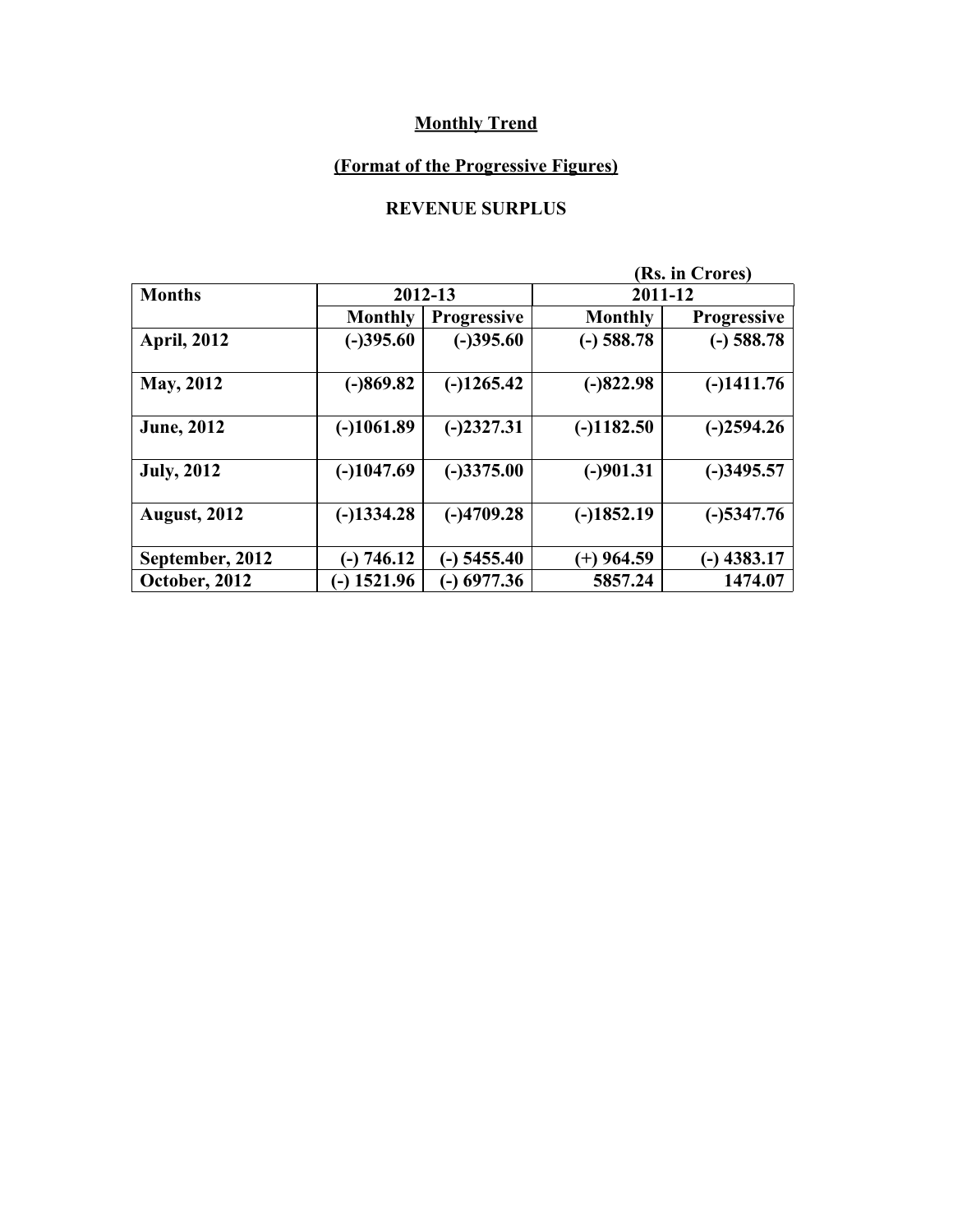### **(Format of the Progressive Figures)**

### **FISCAL DEFICIT**

|                     |                |                    | (Rs. in Crores) |                    |  |
|---------------------|----------------|--------------------|-----------------|--------------------|--|
| <b>Months</b>       | 2012-13        |                    | 2011-12         |                    |  |
|                     | <b>Monthly</b> | <b>Progressive</b> | <b>Monthly</b>  | <b>Progressive</b> |  |
| <b>April, 2012</b>  | 386.17         | 386.17             | 587.43          | 587.43             |  |
| <b>May, 2012</b>    | 919.92         | 1306.09            | 884.33          | 1471.76            |  |
| <b>June, 2012</b>   | 1118.72        | 2424.81            | 1353.50         | 2825.26            |  |
| <b>July, 2012</b>   | 1250.74        | 3675.55            | 1069.95         | 3895.21            |  |
| <b>August, 2012</b> | 1596.02        | 5346.65            | 2187.45         | 6082.66            |  |
| September, 2012     | 1045.82        | 6392.47            | $(-)$ 675.08    | 5407.58            |  |
| October, 2012       | 1867.31        | 8259.78            | $(-)$ 5590.91   | $(-)$ 350.39       |  |